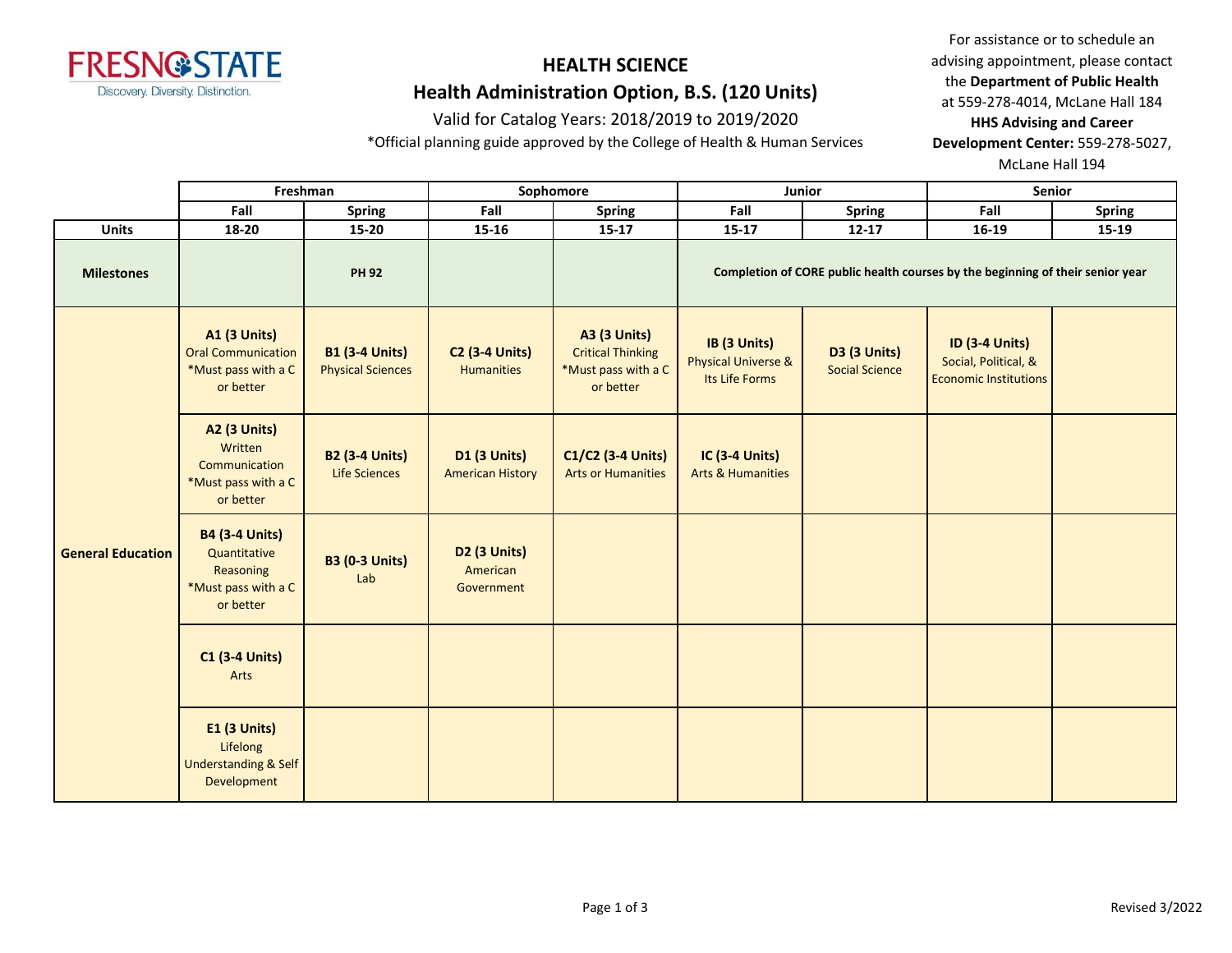

### Valid for Catalog Years: 2018/2019 to 2019/2020

\*Official planning guide approved by the College of Health & Human Services

For assistance or to schedule an advising appointment, please contact the **Department of Public Health** at 559-278-4014, McLane Hall 184 **HHS Advising and Career** 

**Development Center:** 559-278-5027,

McLane Hall 194

|                                        |                           | Freshman                                                                                                     |                            | Sophomore                                                                                                                                                |                                                                                                                                                                 | Junior                                                                                                                                                   |                                                                                                                                                          | Senior                                                                                                                                                   |
|----------------------------------------|---------------------------|--------------------------------------------------------------------------------------------------------------|----------------------------|----------------------------------------------------------------------------------------------------------------------------------------------------------|-----------------------------------------------------------------------------------------------------------------------------------------------------------------|----------------------------------------------------------------------------------------------------------------------------------------------------------|----------------------------------------------------------------------------------------------------------------------------------------------------------|----------------------------------------------------------------------------------------------------------------------------------------------------------|
|                                        | Fall                      | <b>Spring</b>                                                                                                | Fall                       | <b>Spring</b>                                                                                                                                            | Fall                                                                                                                                                            | <b>Spring</b>                                                                                                                                            | Fall                                                                                                                                                     | <b>Spring</b>                                                                                                                                            |
| <b>Units</b>                           | 18-20                     | 15-20                                                                                                        | $15 - 16$                  | $15 - 17$                                                                                                                                                | $15 - 17$                                                                                                                                                       | $12 - 17$                                                                                                                                                | 16-19                                                                                                                                                    | 15-19                                                                                                                                                    |
| <b>Major</b>                           | <b>PH 90</b><br>(3 Units) | <b>PH 92</b><br>(3 Units)<br>[Pre-Req: ELM or<br>college-taught<br>intermediate<br>algebra (C or<br>better)] | <b>ACCT 3</b><br>(3 Units) | <b>ECON 40</b><br>(3 Units)                                                                                                                              | <b>ECON 50</b><br>(3 Units)                                                                                                                                     | <b>ECON 162</b><br>[Pre-Req: ECON 40,<br>50 (both passed with<br>a C or better)]<br>OR<br><b>PH 155</b><br>[Pre-Req: ECON 40]                            | <b>MKTG 100S</b><br>(4 Units)<br>[Pre-Req: May be<br>taken concurrently:<br>BA 105W or ENGL<br>160W]                                                     | PH 104, 114, 115,<br>129, 143, 168A,<br>185F; HRM 150;<br>MKTG 132; or SOC<br>147 (3-4 Units)<br>*See course catalog<br>for prerequisite<br>requirements |
|                                        |                           | <b>PH 100</b><br>(3 Units)                                                                                   | <b>PH 161</b><br>(3 Units) | <b>PH 163</b><br>(3 Units)                                                                                                                               | <b>PH 109</b><br>(3 Units)<br>[Pre-Req: PH 92 or<br>equivalent]                                                                                                 | PH 154, PLSI 181,<br>or MGT 104<br>(3 Units)<br>*See course catalog<br>for prerequisite<br>requirements                                                  | <b>PH 151</b><br>(3 Units)                                                                                                                               |                                                                                                                                                          |
|                                        |                           |                                                                                                              |                            | PH 104, 114, 115,<br>129, 143, 168A,<br>185F; HRM 150;<br>MKTG 132; or SOC<br>147 (3-4 Units)<br>*See course catalog<br>for prerequisite<br>requirements | PH 104, 114, 115,<br>129, 143, 168A,<br>185F; HRM 150;<br><b>MKTG 132; or SOC</b><br>147 (3-4 Units)<br>*See course catalog<br>for prerequisite<br>requirements | PH 104, 114, 115,<br>129, 143, 168A,<br>185F; HRM 150;<br>MKTG 132; or SOC<br>147 (3-4 Units)<br>*See course catalog<br>for prerequisite<br>requirements | PH 104, 114, 115,<br>129, 143, 168A,<br>185F; HRM 150;<br>MKTG 132; or SOC<br>147 (3-4 Units)<br>*See course catalog<br>for prerequisite<br>requirements |                                                                                                                                                          |
| <b>Additional</b><br><b>Graduation</b> |                           |                                                                                                              |                            |                                                                                                                                                          |                                                                                                                                                                 | <b>UDWS (0-4 Units)</b><br>*Upper Division<br>Writing Exam OR "W"<br>Course (must pass<br>with a C or better)                                            | <b>Elective</b>                                                                                                                                          | MI (3 Units)<br>Multicultural/<br>International                                                                                                          |
| <b>Requirements</b>                    |                           |                                                                                                              |                            |                                                                                                                                                          |                                                                                                                                                                 |                                                                                                                                                          |                                                                                                                                                          | <b>Elective</b>                                                                                                                                          |
|                                        |                           |                                                                                                              |                            |                                                                                                                                                          |                                                                                                                                                                 |                                                                                                                                                          |                                                                                                                                                          | <b>Elective</b>                                                                                                                                          |
|                                        |                           |                                                                                                              |                            |                                                                                                                                                          |                                                                                                                                                                 |                                                                                                                                                          |                                                                                                                                                          | <b>Elective</b>                                                                                                                                          |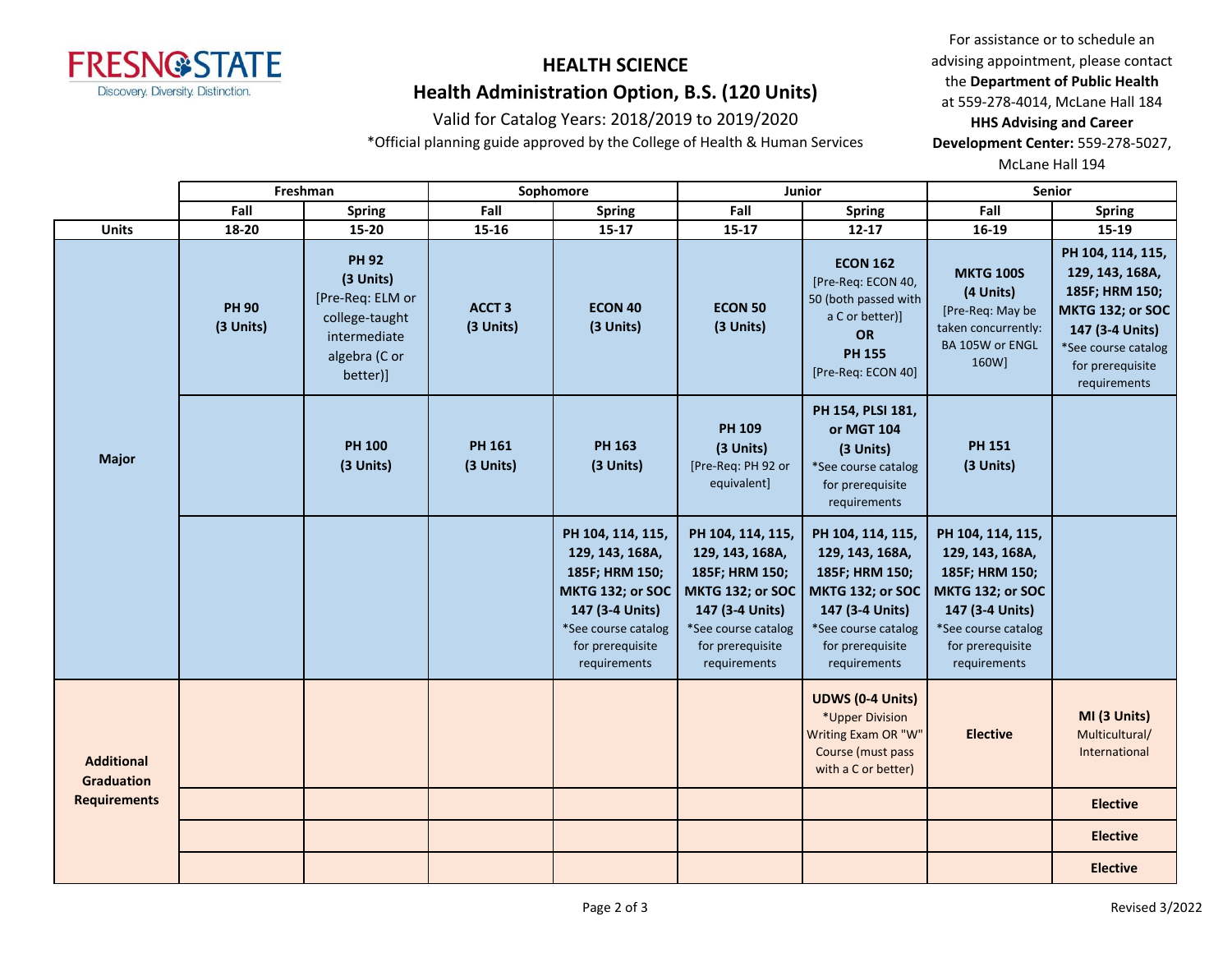

### Valid for Catalog Years: 2018/2019 to 2019/2020

\*Official planning guide approved by the College of Health & Human Services

For assistance or to schedule an advising appointment, please contact the **Department of Public Health** at 559-278-4014, McLane Hall 184 **HHS Advising and Career Development Center:** 559-278-5027,

McLane Hall 194

|              | Freshman |               | Sophomore |               | Junioı           |                | Senior |               |
|--------------|----------|---------------|-----------|---------------|------------------|----------------|--------|---------------|
|              | Fall     | <b>Spring</b> | Fall      | <b>Spring</b> | Fall             | <b>Spring</b>  | Fall   | <b>Spring</b> |
| <b>Units</b> | 18-20    | 15-20         | 15-16     | 13-T V        | $- - -$<br>13-TV | 12.17<br>14-14 | 16-19  | 15-19         |

#### **FOOTNOTES:**

**Prerequisites/Corequisites:** Other restrictions may apply. Please see your course catalog for detailed prerequisite/corequisite requirements.

Grade Requirements: Health Science majors may not apply CR/NC grading toward major requirements for a baccalaureate degree, except for PH 175, PH 185F, and PH 188, which are mandatory CR/NC courses.

**Electives (10-11 units):**Students must earn a minimum of 120 units total to graduate. The number of required elective units may vary, depending on the amount of units earned from major and GE courses. Upper Division Writing Skills requirement (UDWS): All undergraduate students must demonstrate competency in writing skills by passing the Upper Division Writing Exam (UDWE) or by obtaining a C or better in an approved upper division writing course, identified by the letter "W."

Substitutions: If substitutions/exceptions/waivers are made for any major courses that also meet GE and/or the Multicultural/International graduation requirement, the student is responsible for completing additional courses to satisfy the respective areas (GE and/or MI). This also includes the upperdivision writing requirement.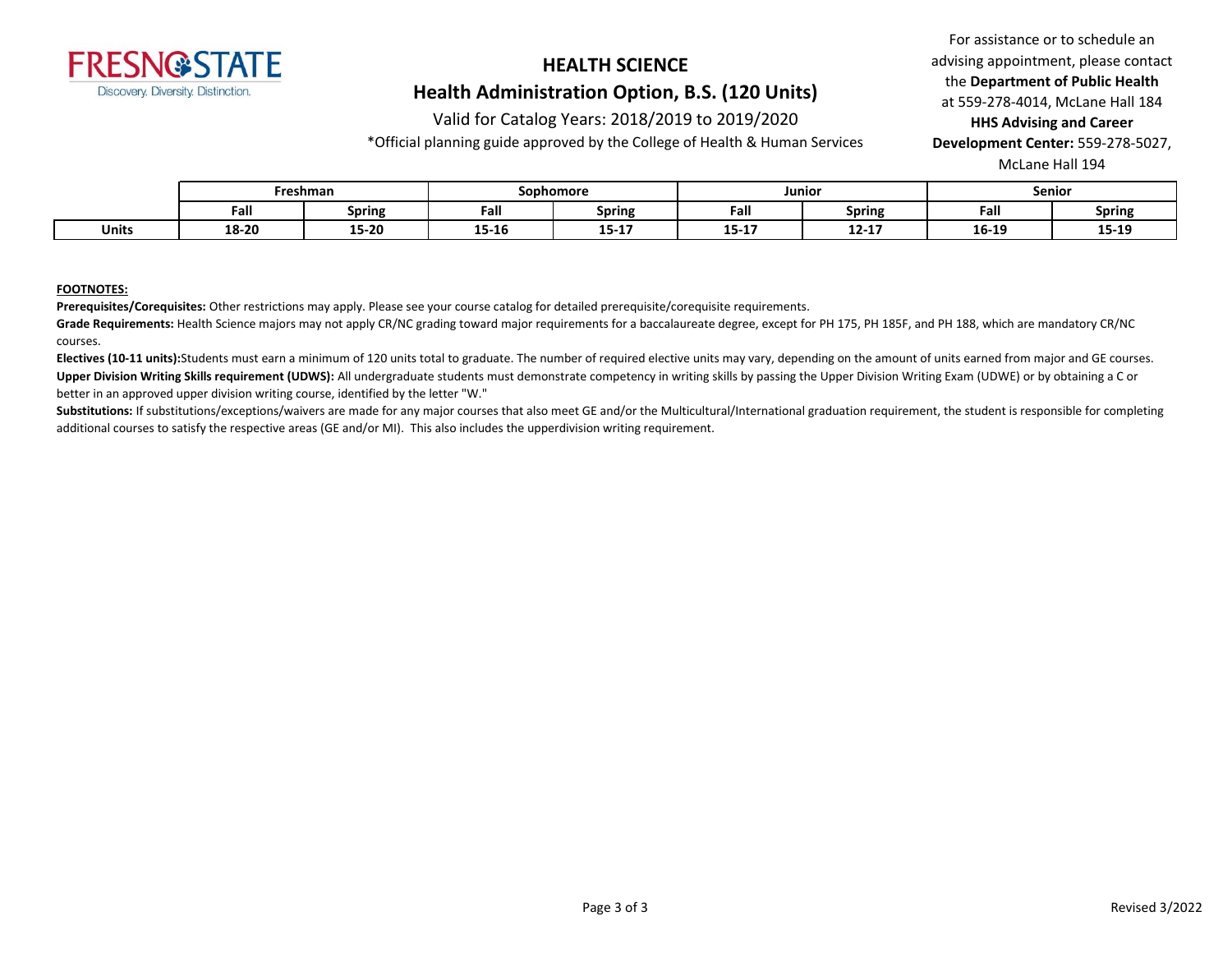

### Valid for Catalog Years: 2017/2018

\*Official planning guide approved by the College of Health & Human Services

|                             |                                                                                        | Freshman                                          |                                                | Sophomore                                                                           |                                                                  | Junior                                       |                                                                                | Senior                                          |  |
|-----------------------------|----------------------------------------------------------------------------------------|---------------------------------------------------|------------------------------------------------|-------------------------------------------------------------------------------------|------------------------------------------------------------------|----------------------------------------------|--------------------------------------------------------------------------------|-------------------------------------------------|--|
|                             | Fall                                                                                   | <b>Spring</b>                                     | Fall                                           | <b>Spring</b>                                                                       | Fall                                                             | <b>Spring</b>                                | Fall                                                                           | <b>Spring</b>                                   |  |
| <b>Units</b>                | 18-20                                                                                  | $15 - 20$                                         | $15 - 16$                                      | $15 - 17$                                                                           | $15 - 17$                                                        | $12 - 17$                                    | $16-19$                                                                        | 15-19                                           |  |
| <b>Milestones</b>           |                                                                                        | <b>PH 92</b>                                      |                                                |                                                                                     |                                                                  |                                              | Completion of CORE public health courses by the beginning of their senior year |                                                 |  |
| General<br><b>Education</b> | <b>A1 (3 Units)</b><br><b>Oral Communication</b><br>*Must pass with a C<br>or better   | <b>B1 (3-4 Units)</b><br><b>Physical Sciences</b> | <b>C2 (3-4 Units)</b><br><b>Humanities</b>     | <b>A3 (3 Units)</b><br><b>Critical Thinking</b><br>*Must pass with a C<br>or better | IB (3 Units)<br><b>Physical Universe &amp;</b><br>Its Life Forms | <b>D3 (3 Units)</b><br><b>Social Science</b> | <b>ID (3-4 Units)</b><br>Social, Political, &<br><b>Economic Institutions</b>  | MI (3 Units)<br>Multicultural/Internation<br>al |  |
|                             | <b>A2 (3 Units)</b><br>Written<br>Communication<br>*Must pass with a C<br>or better    | <b>B2 (3-4 Units)</b><br>Life Sciences            | <b>D1 (3 Units)</b><br><b>American History</b> | C1/C2 (3-4 Units)<br><b>Arts or Humanities</b>                                      | <b>IC (3-4 Units)</b><br><b>Arts &amp; Humanities</b>            |                                              |                                                                                |                                                 |  |
|                             | <b>B4 (3-4 Units)</b><br>Quantitative<br>Reasoning<br>*Must pass with a C<br>or better | <b>B3 (0-3 Units)</b><br>Lab                      | D2 (3 Units)<br>American<br>Government         |                                                                                     |                                                                  |                                              |                                                                                |                                                 |  |
|                             | <b>C1 (3-4 Units)</b><br>Arts                                                          |                                                   |                                                |                                                                                     |                                                                  |                                              |                                                                                |                                                 |  |
|                             | <b>E1 (3 Units)</b><br>Lifelong<br><b>Understanding &amp; Self</b><br>Development      |                                                   |                                                |                                                                                     |                                                                  |                                              |                                                                                |                                                 |  |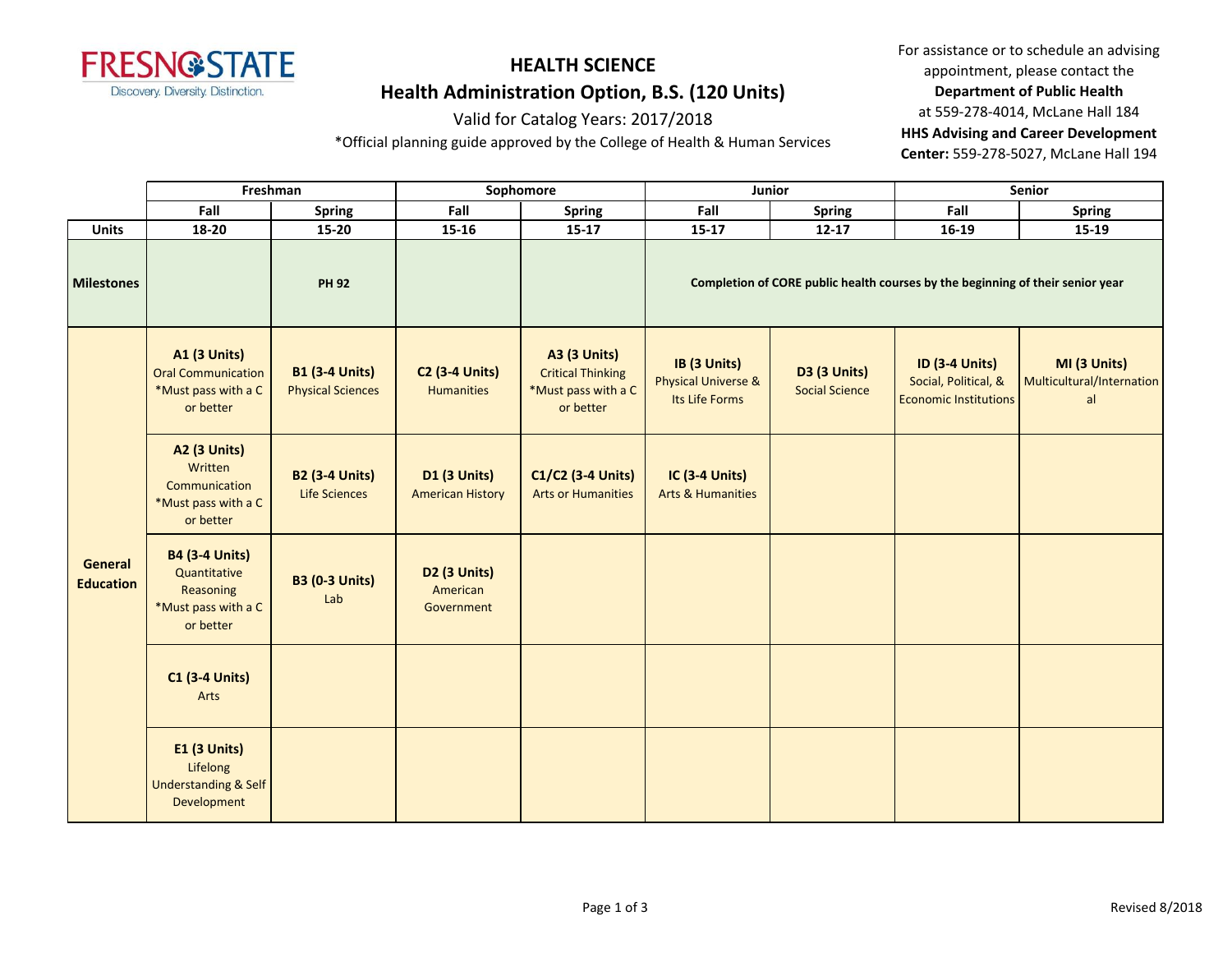

#### Valid for Catalog Years: 2017/2018

\*Official planning guide approved by the College of Health & Human Services

|                  |                           | Freshman                                                                                                     |                                | Sophomore                                                                                                                                                |                                                                                                                                                          | <b>Junior</b>                                                                                                                                            |                                                                                                                                                          | <b>Senior</b>                                                                                                                                         |
|------------------|---------------------------|--------------------------------------------------------------------------------------------------------------|--------------------------------|----------------------------------------------------------------------------------------------------------------------------------------------------------|----------------------------------------------------------------------------------------------------------------------------------------------------------|----------------------------------------------------------------------------------------------------------------------------------------------------------|----------------------------------------------------------------------------------------------------------------------------------------------------------|-------------------------------------------------------------------------------------------------------------------------------------------------------|
|                  | Fall                      | <b>Spring</b>                                                                                                | Fall                           | <b>Spring</b>                                                                                                                                            | Fall                                                                                                                                                     | <b>Spring</b>                                                                                                                                            | Fall                                                                                                                                                     | <b>Spring</b>                                                                                                                                         |
| <b>Units</b>     | 18-20                     | $15 - 20$                                                                                                    | 15-16                          | $15 - 17$                                                                                                                                                | $15 - 17$                                                                                                                                                | $12 - 17$                                                                                                                                                | 16-19                                                                                                                                                    | 15-19                                                                                                                                                 |
| <b>Major</b>     | <b>PH 90</b><br>(3 Units) | <b>PH 92</b><br>(3 Units)<br>[Pre-Req: ELM or<br>college-taught<br>intermediate<br>algebra (C or<br>better)] | ACCT <sub>3</sub><br>(3 Units) | <b>ECON 40</b><br>(3 Units)                                                                                                                              | <b>ECON 50</b><br>(3 Units)                                                                                                                              | <b>ECON 162</b><br>[Pre-Req: ECON 40,<br>50 (both passed with<br>a C or better)]<br><b>OR</b><br><b>PH 155</b><br>[Pre-Req: ECON 40]                     | <b>MKTG 100S</b><br>(4 Units)<br>[Pre-Req: May be<br>taken concurrently:<br>BA 105W or ENGL<br>160W]                                                     | PH 104, 114, 115, 129,<br>143, 168A, 185F; HRM<br>150; MKTG 132; or<br>SOC 147 (3-4 Units)<br>*See course catalog for<br>prerequisite<br>requirements |
|                  |                           | <b>PH 100</b><br>(3 Units)                                                                                   | <b>PH 161</b><br>(3 Units)     | <b>PH 163</b><br>(3 Units)                                                                                                                               | PH 109<br>(3 Units)<br>[Pre-Req: PH 92 or<br>equivalent]                                                                                                 | PH 154, PLSI 181,<br>or MGT 104<br>(3 Units)<br>*See course catalog<br>for prerequisite<br>requirements                                                  | <b>PH 151</b><br>(3 Units)                                                                                                                               |                                                                                                                                                       |
|                  |                           |                                                                                                              |                                | PH 104, 114, 115,<br>129, 143, 168A,<br>185F; HRM 150;<br>MKTG 132; or SOC<br>147 (3-4 Units)<br>*See course catalog<br>for prerequisite<br>requirements | PH 104, 114, 115,<br>129, 143, 168A,<br>185F; HRM 150;<br>MKTG 132; or SOC<br>147 (3-4 Units)<br>*See course catalog<br>for prerequisite<br>requirements | PH 104, 114, 115,<br>129, 143, 168A,<br>185F; HRM 150;<br>MKTG 132; or SOC<br>147 (3-4 Units)<br>*See course catalog<br>for prerequisite<br>requirements | PH 104, 114, 115,<br>129, 143, 168A,<br>185F; HRM 150;<br>MKTG 132; or SOC<br>147 (3-4 Units)<br>*See course catalog<br>for prerequisite<br>requirements |                                                                                                                                                       |
| <b>Electives</b> |                           |                                                                                                              |                                |                                                                                                                                                          |                                                                                                                                                          | <b>UDWS (0-4 Units)</b><br>*Upper Division<br>Writing Exam OR "W"<br>Course (must pass<br>with a C or better)                                            | <b>Elective</b>                                                                                                                                          | <b>Elective</b>                                                                                                                                       |
|                  |                           |                                                                                                              |                                |                                                                                                                                                          |                                                                                                                                                          |                                                                                                                                                          |                                                                                                                                                          | <b>Elective</b>                                                                                                                                       |
|                  |                           |                                                                                                              |                                |                                                                                                                                                          |                                                                                                                                                          |                                                                                                                                                          |                                                                                                                                                          | <b>Elective</b>                                                                                                                                       |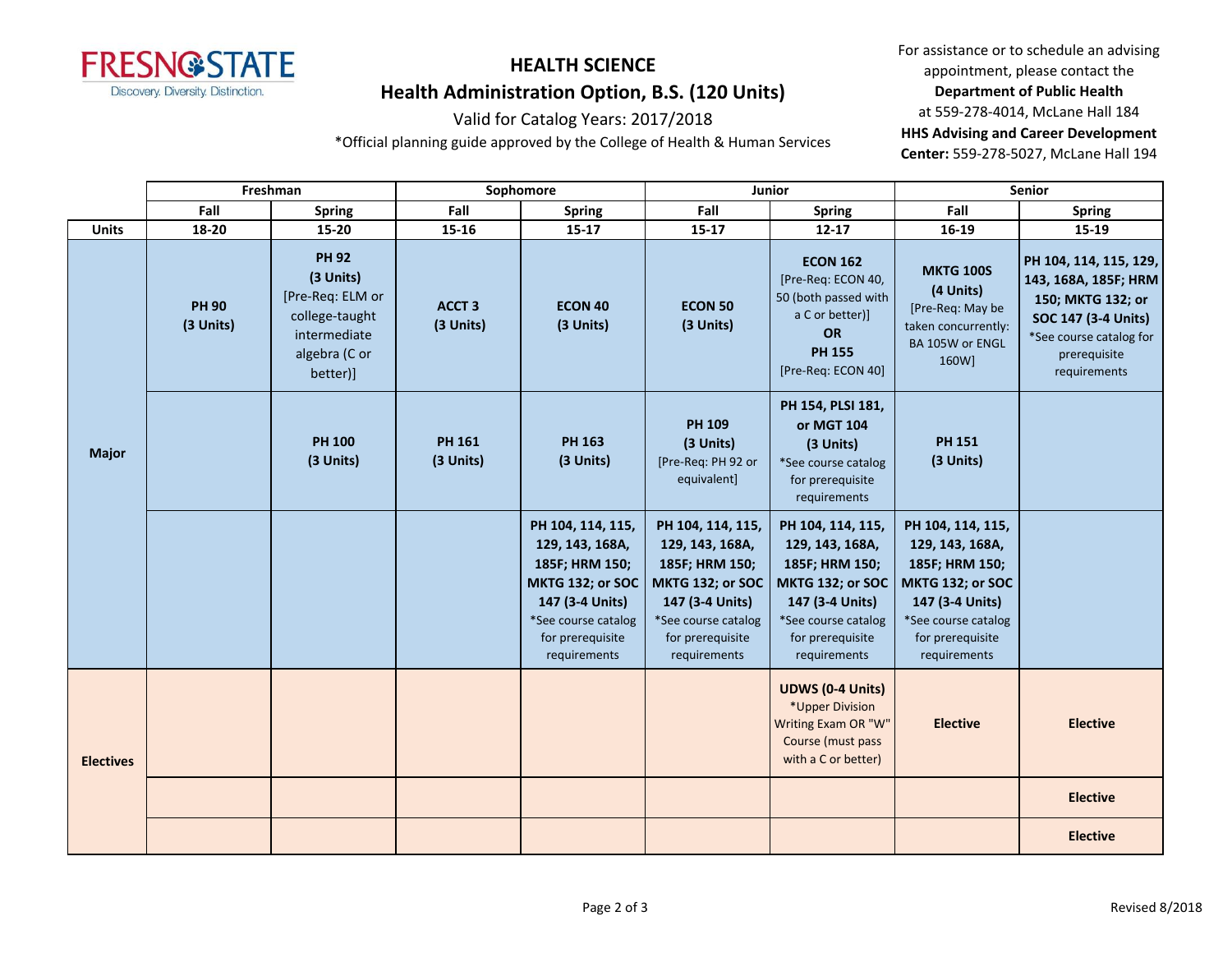

#### Valid for Catalog Years: 2017/2018

\*Official planning guide approved by the College of Health & Human Services

For assistance or to schedule an advising appointment, please contact the **Department of Public Health** at 559-278-4014, McLane Hall 184 **HHS Advising and Career Development Center:** 559-278-5027, McLane Hall 194

|       |       | Freshman | Sophomore               |                       | Junior           |                | Senior |               |
|-------|-------|----------|-------------------------|-----------------------|------------------|----------------|--------|---------------|
|       | Fal   | Spring   | Fal.                    | <b>Spring</b>         | Fall             | <b>Spring</b>  | Fall   | <b>Spring</b> |
| Units | 18-20 | 15-20    | $\overline{1}$<br>T2-TO | <b>10.17</b><br>T3-TV | $\sim$<br><br>۰. | -- --<br>14-11 | 16-19  | 15-19         |

#### **FOOTNOTES:**

**Prerequisites/Corequisites:** Other restrictions may apply. Please see your course catalog for detailed prerequisite/corequisite requirements.

Grade Requirements: Health Science majors may not apply CR/NC grading toward major requirements for a baccalaureate degree, except for PH 175, PH 185F, and PH 188, which are mandatory CR/NC courses.

Electives (10-11 units):Students must earn a minimum of 120 units total to graduate. The number of required elective units may vary, depending on the amount of units earned from major and GE courses.

Upper Division Writing Skills requirement (UDWS): All undergraduate students must demonstrate competency in writing skills by passing the Upper Division Writing Exam (UDWE) or by obtaining a C or better in an approved upper division writing course, identified by the letter "W."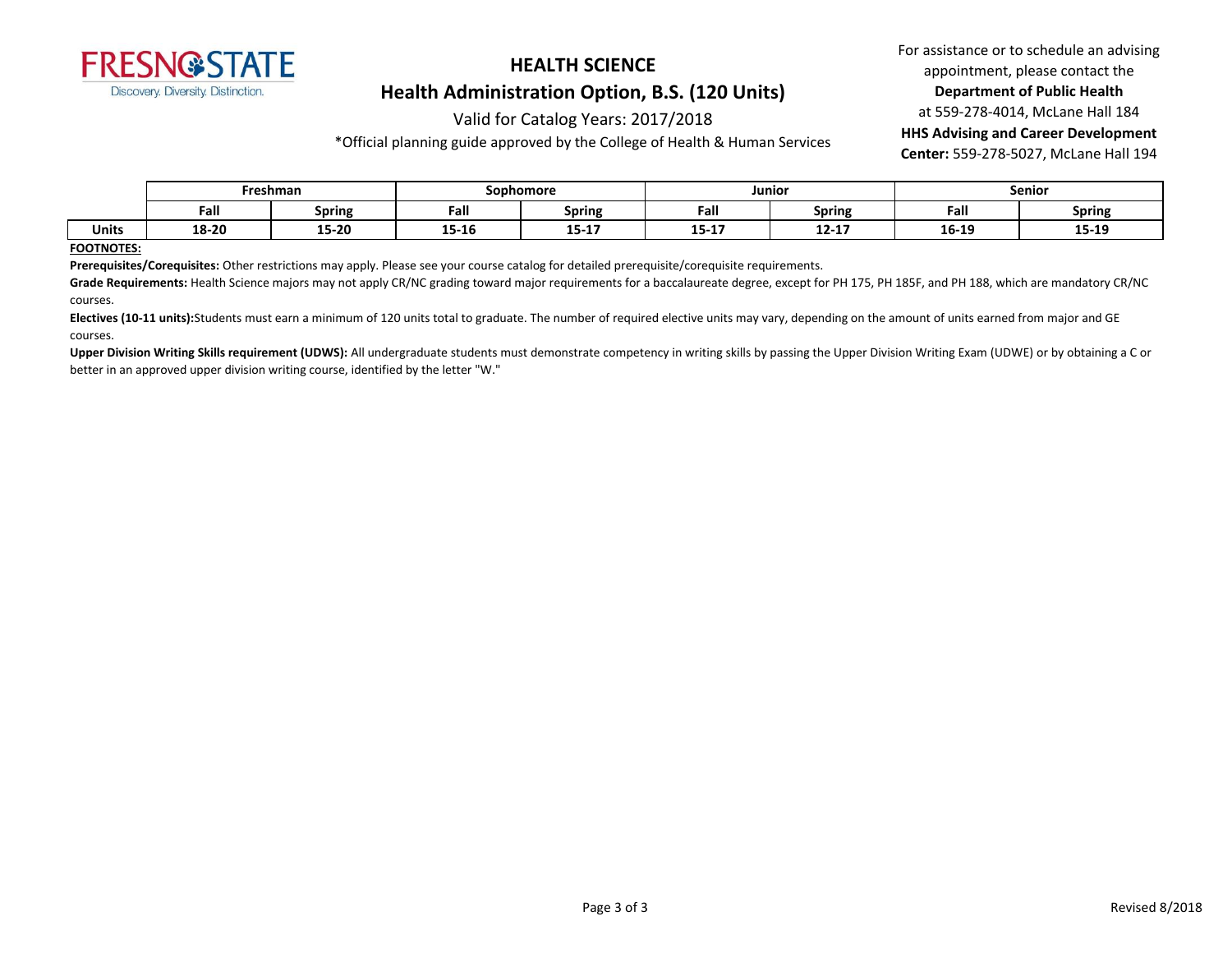

#### Valid for Catalog Years: 2013/2014 to 2016/2017

\*Official planning guide approved by the College of Health & Human Services

|                                    |                                                                                        | Freshman                                          | Sophomore                                          |                                                                                     |                                                                  | Junior                                                                                        |                                                                                                      | Senior                                                                                                                                                |
|------------------------------------|----------------------------------------------------------------------------------------|---------------------------------------------------|----------------------------------------------------|-------------------------------------------------------------------------------------|------------------------------------------------------------------|-----------------------------------------------------------------------------------------------|------------------------------------------------------------------------------------------------------|-------------------------------------------------------------------------------------------------------------------------------------------------------|
|                                    | Fall                                                                                   | <b>Spring</b>                                     | Fall                                               | <b>Spring</b>                                                                       | Fall                                                             | <b>Spring</b>                                                                                 | Fall                                                                                                 | Spring                                                                                                                                                |
| <b>Units</b>                       | 18-20                                                                                  | 15-20                                             | 15-16                                              | $15 - 17$                                                                           | $15 - 17$                                                        | $12 - 17$                                                                                     | 16-19                                                                                                | 15-19                                                                                                                                                 |
|                                    | A1 (3 Units)<br><b>Oral Communication</b><br>*Must pass with a C<br>or better          | <b>B1 (3-4 Units)</b><br><b>Physical Sciences</b> | <b>C2 (3-4 Units)</b><br><b>Humanities</b>         | <b>A3 (3 Units)</b><br><b>Critical Thinking</b><br>*Must pass with a C<br>or better | IB (3 Units)<br><b>Physical Universe &amp;</b><br>Its Life Forms | D3 (3 Units)<br><b>Social Science</b>                                                         | <b>ID (3-4 Units)</b><br>Social, Political, &<br><b>Economic Institutions</b>                        | MI (3 Units)<br>Multicultural/Internation<br>al                                                                                                       |
|                                    | <b>A2 (3 Units)</b><br>Written<br>Communication<br>*Must pass with a C<br>or better    | <b>B2 (3-4 Units)</b><br><b>Life Sciences</b>     | D1 (3 Units)<br><b>American History</b>            | C1/C2 (3-4 Units)<br><b>Arts or Humanities</b>                                      | <b>IC (3-4 Units)</b><br><b>Arts &amp; Humanities</b>            |                                                                                               |                                                                                                      |                                                                                                                                                       |
| <b>General</b><br><b>Education</b> | <b>B4 (3-4 Units)</b><br>Quantitative<br>Reasoning<br>*Must pass with a C<br>or better | <b>B3 (0-3 Units)</b><br>Lab                      | D <sub>2</sub> (3 Units)<br>American<br>Government |                                                                                     |                                                                  |                                                                                               |                                                                                                      |                                                                                                                                                       |
|                                    | <b>C1 (3-4 Units)</b><br>Arts                                                          |                                                   |                                                    |                                                                                     |                                                                  |                                                                                               |                                                                                                      |                                                                                                                                                       |
|                                    | E1 (3 Units)<br>Lifelong<br><b>Understanding &amp; Self</b><br>Development             |                                                   |                                                    |                                                                                     |                                                                  |                                                                                               |                                                                                                      |                                                                                                                                                       |
|                                    | <b>PH 90 (3 Units)</b>                                                                 | IS 52/52L (3 Units)                               | ACCT 3 (3 Units)                                   | ECON 40 (3 Units)                                                                   | ECON 50 (3 Units)                                                | <b>ECON 162</b><br>(3 Units)<br>[Pre-Req: ECON 40,<br>50 (both passed with<br>a C or better)] | <b>MKTG 100S</b><br>(4 Units)<br>[Pre-Req: May be<br>taken concurrently:<br>BA 105W or ENGL<br>160W] | PH 104, 114, 115, 129,<br>143, 168A, 185F; HRM<br>150; MKTG 132; or<br>SOC 147 (3-4 Units)<br>*See course catalog for<br>prerequisite<br>requirements |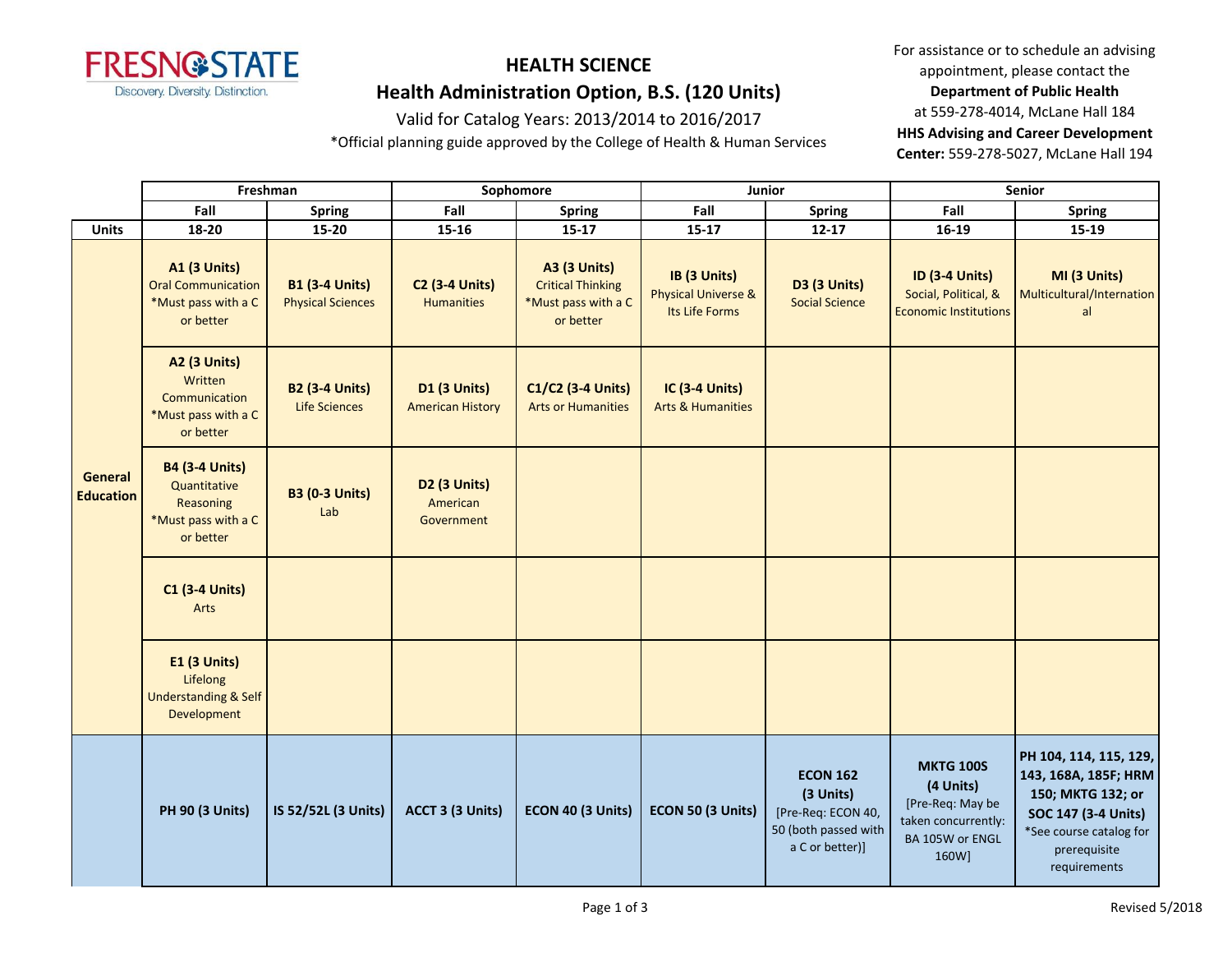

#### Valid for Catalog Years: 2013/2014 to 2016/2017

\*Official planning guide approved by the College of Health & Human Services

|                  |       | Freshman                                                                                               |                         | Sophomore                                                                                                                                                |                                                                                                                                                                 | Junior                                                                                                                                                   |                                                                                                                                                          | <b>Senior</b>   |
|------------------|-------|--------------------------------------------------------------------------------------------------------|-------------------------|----------------------------------------------------------------------------------------------------------------------------------------------------------|-----------------------------------------------------------------------------------------------------------------------------------------------------------------|----------------------------------------------------------------------------------------------------------------------------------------------------------|----------------------------------------------------------------------------------------------------------------------------------------------------------|-----------------|
|                  | Fall  | <b>Spring</b>                                                                                          | Fall                    | <b>Spring</b>                                                                                                                                            | Fall                                                                                                                                                            | <b>Spring</b>                                                                                                                                            | Fall                                                                                                                                                     | <b>Spring</b>   |
| <b>Units</b>     | 18-20 | 15-20                                                                                                  | 15-16                   | $15 - 17$                                                                                                                                                | $15 - 17$                                                                                                                                                       | $12 - 17$                                                                                                                                                | 16-19                                                                                                                                                    | 15-19           |
| <b>Major</b>     |       | <b>PH 92 (3 Units)</b><br>[Pre-Req: ELM or<br>college-taught<br>intermediate algebra<br>(C or better)] | <b>PH 161 (3 Units)</b> | <b>PH 163 (3 Units)</b>                                                                                                                                  | <b>PH 109 (3 Units)</b><br>[Pre-Req: PH 92 or<br>equivalent]                                                                                                    | PH 154, PLSI 181,<br>or MGT 104 (3)<br>Units)<br>*See course catalog<br>for prerequisite<br>requirements                                                 | <b>PH 151 (3 Units)</b>                                                                                                                                  |                 |
|                  |       | <b>PH 100 (3 Units)</b>                                                                                |                         | PH 104, 114, 115,<br>129, 143, 168A,<br>185F; HRM 150;<br>MKTG 132; or SOC<br>147 (3-4 Units)<br>*See course catalog<br>for prerequisite<br>requirements | PH 104, 114, 115,<br>129, 143, 168A,<br>185F; HRM 150;<br><b>MKTG 132; or SOC</b><br>147 (3-4 Units)<br>*See course catalog<br>for prerequisite<br>requirements | PH 104, 114, 115,<br>129, 143, 168A,<br>185F; HRM 150;<br>MKTG 132; or SOC<br>147 (3-4 Units)<br>*See course catalog<br>for prerequisite<br>requirements | PH 104, 114, 115,<br>129, 143, 168A,<br>185F; HRM 150;<br>MKTG 132; or SOC<br>147 (3-4 Units)<br>*See course catalog<br>for prerequisite<br>requirements |                 |
| <b>Electives</b> |       |                                                                                                        |                         |                                                                                                                                                          |                                                                                                                                                                 | <b>UDWS (0-4 Units)</b><br>*Upper Division<br>Writing Exam OR "W"<br>Course (must pass<br>with a C or better)                                            | <b>Elective</b>                                                                                                                                          | <b>Elective</b> |
|                  |       |                                                                                                        |                         |                                                                                                                                                          |                                                                                                                                                                 |                                                                                                                                                          |                                                                                                                                                          | <b>Elective</b> |
|                  |       |                                                                                                        |                         |                                                                                                                                                          |                                                                                                                                                                 |                                                                                                                                                          |                                                                                                                                                          | <b>Elective</b> |